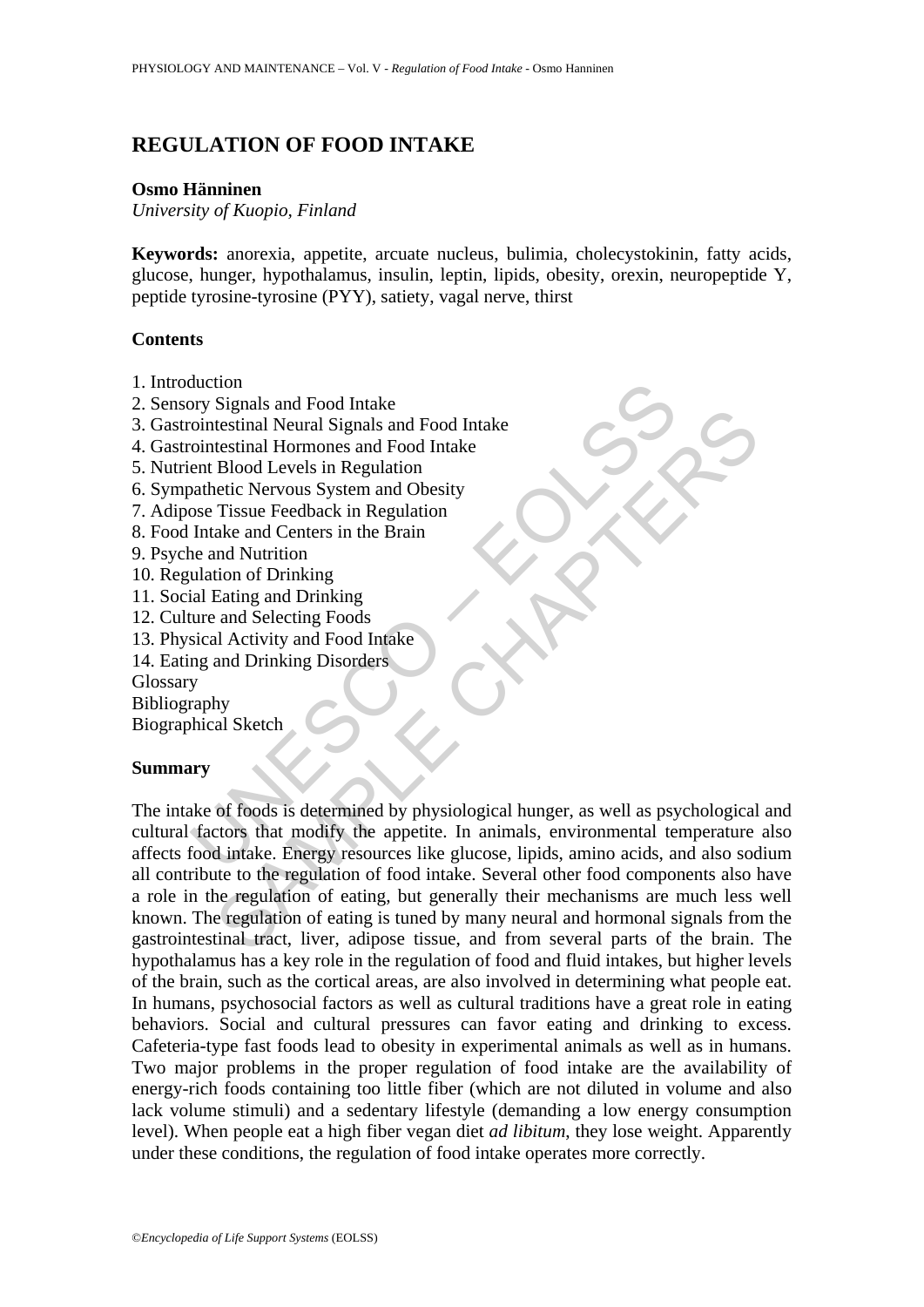## **1. Introduction**

While perhaps one in three people in the world is having problems in obtaining sufficient food, there are many who are obese. It is estimated that in the United States obesity is implicated in the deaths of 300 000 people annually from heart disease, stroke, diabetes, and cancer. The problem of increasing body weight is not limited to the United States or the European Union, but is also already visible in many other parts of the world such as China. The International Obesity Taskforce estimates that worldwide, 300 million people are obese. These figures make the topic of food intake regulation a very hot research issue. We know that some people are able to maintain their normal weight over decades while others are not. Some people show well-developed diet-induced thermogenesis (DIT): that is, metabolic burning of excessive energy-rich foods. On the other hand, we know that during fasting the consumption of energy decreases, and the results of losing weight in fasting are often meager. There are many mechanisms that contribute to food and drink intake.



Figure 1. Some factors that determine food and fluid intake. Source: modified from Castonguay T.W. and Stern J.S. (1990). *Present Knowledge in Nutrition*, 6th edn (ed. M.L. Brown). 18 pp. Washington, D.C.: International Life Sciences Institute: Nutrition Foundation.

The food intake balance is sensed at several levels, and its regulation is also tuned to meet needs at several levels. The sensory organs and gastrointestinal tract *in toto,* as well as several other tissues sending humoral and neural messages, contribute to the control of food intake by the brain. The levels of several nutrients are monitored from the blood.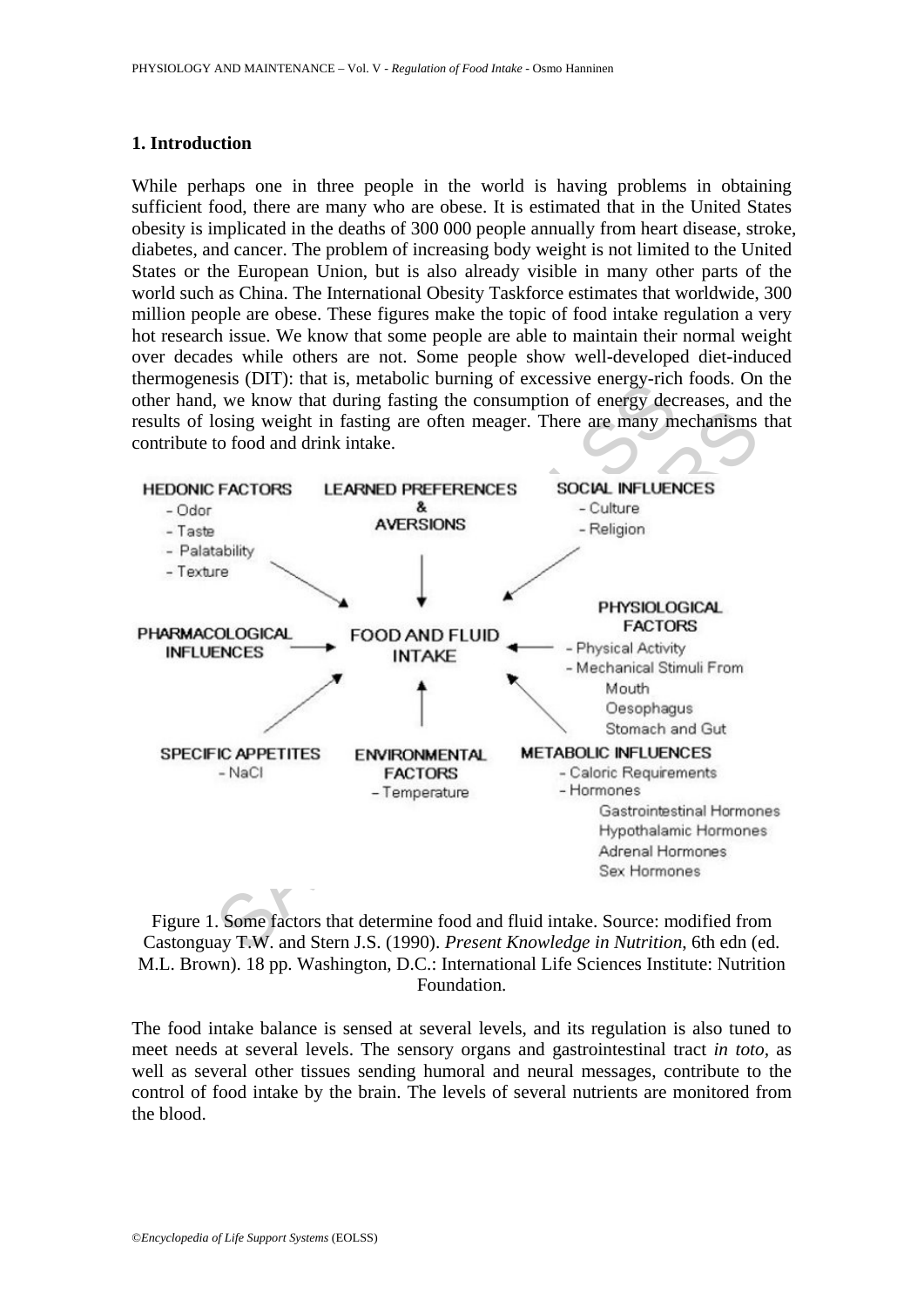Eating and drinking are also important social activities. People eat and drink together for pleasure. Thus cultural aspects are major determinants of eating. In well-off countries, the marketing of foods is effective. There are many choices available, enabling us to select either nutritionally rich or nutritionally poor diets.

The word "appetite" (desire for food) is used to describe a mild hunger directed to certain food items. Hunger initiates food-selecting behavior and compels people to eat. Satiety stops us eating, although we can continue eating even when the satiety limit has been reached. Carbohydrates cause a feeling of being sated, but proteins and fats are a bit less effective in this regard.

Some ancient burial sites provide us with representations of contemporary human figures (for example, in Egypt), and practically all of these are lean. The ideal or appreciated body shape has, however, changed many times. Female Stone Age figurines indicate that adiposity was apparently esteemed in those days. We now know that this fertility symbol reflects the fact that sufficient fat stores are required for the hypothalamus–gonal axis to function. Now the fashion tends to be for slimness. One of first books on physiology was written purely about the physiology of taste (Brillat Savarin's *Physiologie du Gout*).

The hypothalamus is the center of food intake regulation, but the higher levels of the brain also contribute to the behavioral outcome.

mether buran sites provide us will representations of connect<br>(for example, in Egypt), and practically all of these are lean<br>ated body shape has, however, changed many times. Female Stone<br>that adiposity was apparently este If body shape has, however, changed many times. Female Stone Age figurat adiposity was apparently esteemed in those days. We now know that mbol effects the fact that stifficient fat stores are required for any suppose and Physical activity increases energy consumption and thus the need for food (see *Muscle Energy Metabolism*). Usually people in physical jobs eat more than those in light occupations. It has been proposed that a regulatory mechanism links physical activity and the desire to eat. Unfortunately, people in light jobs can eat more than they need. Perhaps there is a limit, above which physical activity has a significant effect on food intake, but below which it does not act to regulate it adequately. Another possibility is that the foods we have available at present have been processed to such a degree that the enriched energy content misleads our regulatory mechanisms. We have found that overweight people can lose weight rapidly (up to 20 kg within 3 months) when on a vegan diet of unprocessed foods, although they eat as much they like. Another explanation of this finding is that the bioavailability of the energy-rich food components is much lower, and they are lost because of increased gut function.

Animals can be divided into herbivores (eating principally plants), carnivores (eating mostly other animals), and omnivores (eating materials from both the plant and animal kingdoms). This indicates that there are genetically regulated mechanisms tailored to these diet choices, because all the species appear to manage well with their own diets. There are different human societies in which the members principally eat like all three groups of animals: that is, some are herbivores, some carnivores, and some omnivores. Humans are good in adapting to different diets. Indian and Japanese immigrants in the United States appear to have adopted the local diet, and may become obese.

At present, we know a lot about the regulation of the intake of energy-providing nutrients. Much less is known about the similar control of our input of minerals, vitamins, and similar compounds, which coexist in foods in low concentrations.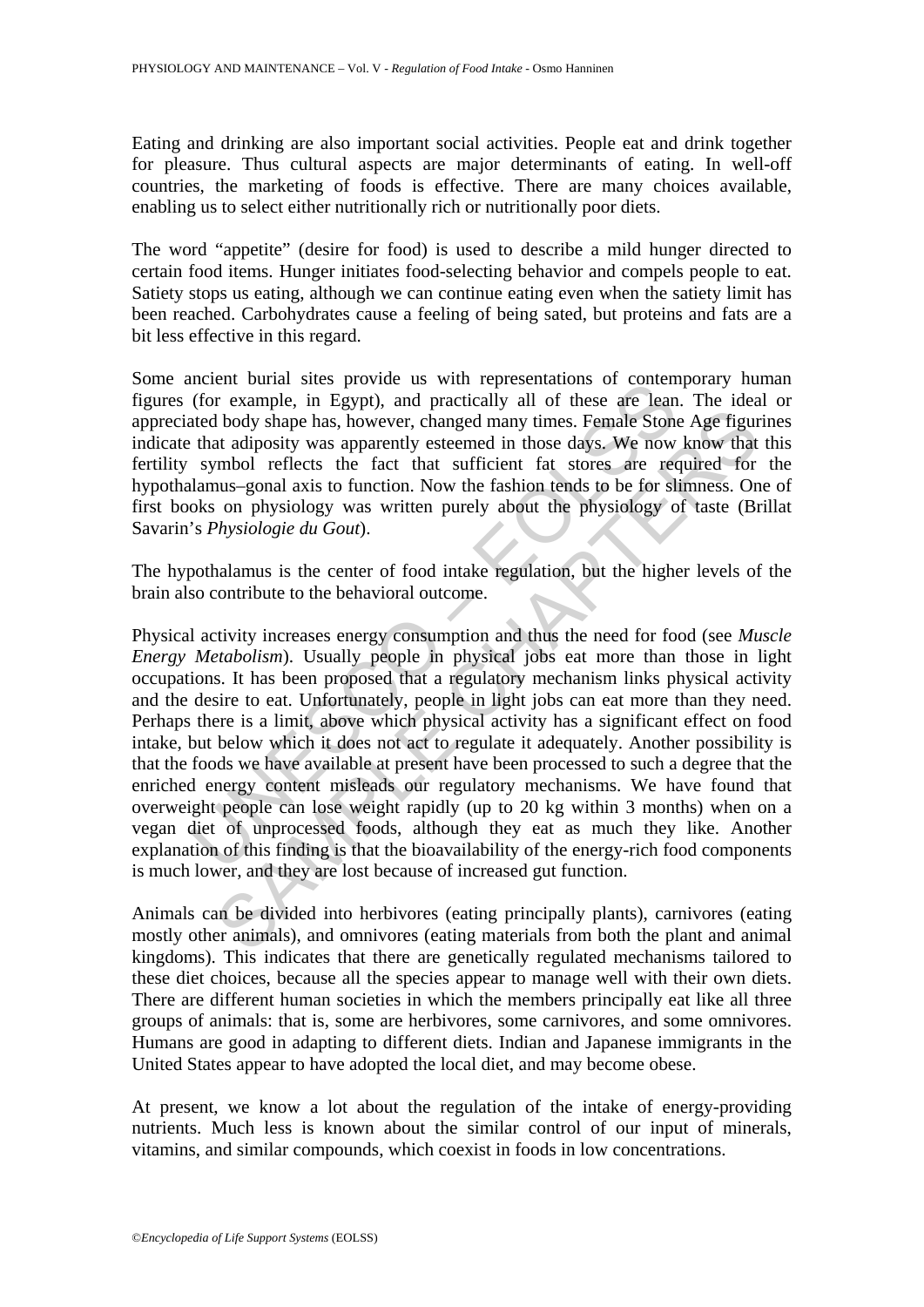## **2. Sensory Signals and Food Intake**

Foods give various signals from a distance: for instance smells attract animals and also humans, and the colors of fruits and berries indicate when the time is ripe to eat them. Chefs do their best to increase the appetite of restaurant customers, and cooks at home know how to attract the family to eat good food. Auditory signals can be strong determinants: Ivan Pavlov's experiments on conditioned reflexes with dogs are widely known.

Mechanoreceptors, osmoreceptors, and chemoreceptors collect signals in the gastrointestinal tract. Ingested food meets the receptors in the mouth and usually the receptors on the ceiling of the upper respiratory cavity. In the mouth, taste buds monitor five basic taste qualities: saltiness (salt), sourness (acid), sweetness (sugar), bitterness (a signal of danger), and "umami" (amino acids (glutamate)). These are all are important taste qualities of foods. We should not forget the sense of touch either: this enables us to sense food texture. Smell and texture provide signals that have a great effects on food intake in humans. The mouth, mucous membrane, and teeth are rich in receptors and in nerve endings. These receptors are also present on the way down the gastrointestinal tract.



Figure 2. Different stimuli that contribute to the regulation of food and fluid intake in the hypothalamus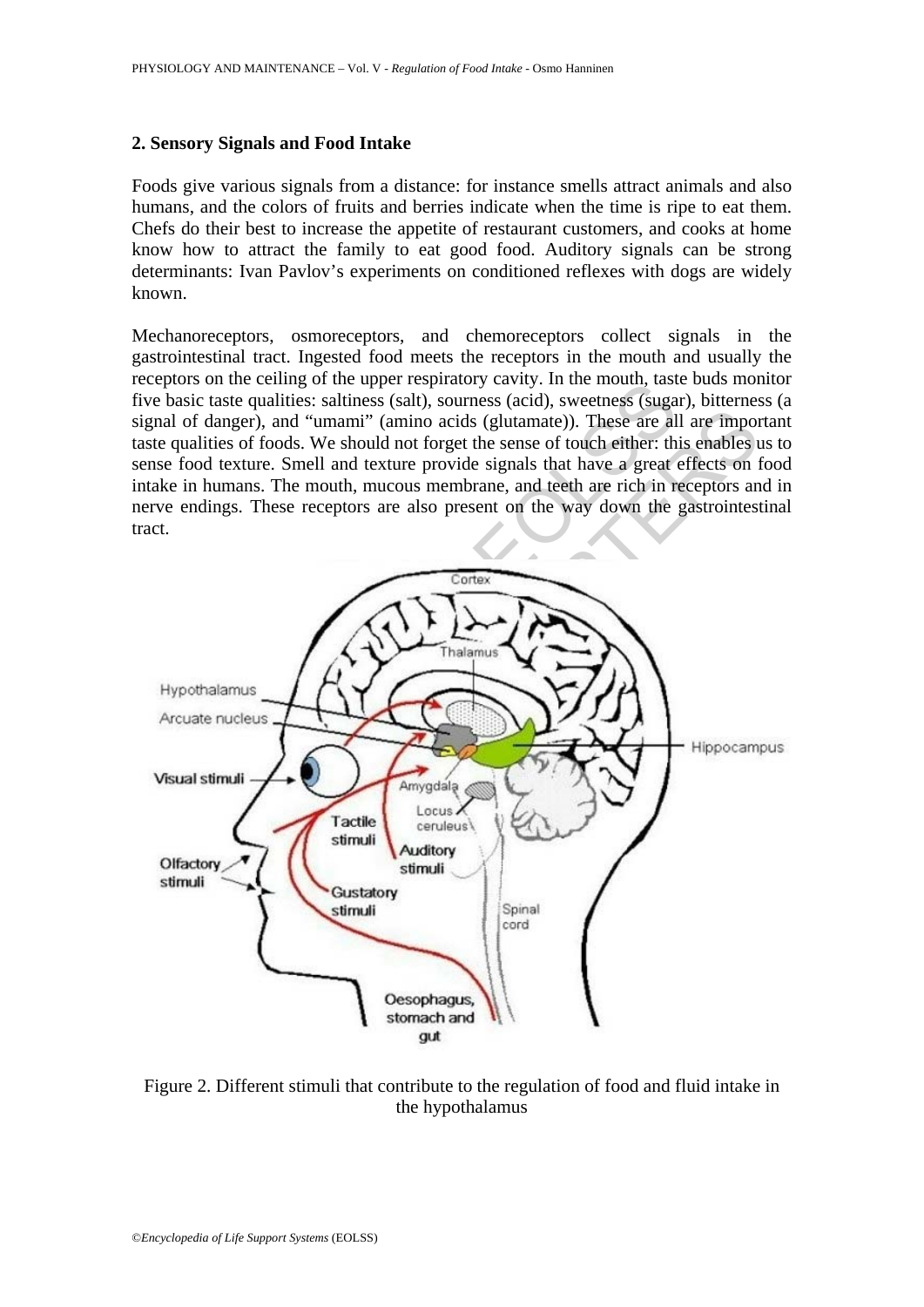These sensory properties have significance not only in the selection of foods but also in determining satiety: that is, when sufficient food has been consumed. It has been shown that variation in the flavors of the food people are eating encourages them to eat larger quantities of certain food items, and this is even more so if a range of good foods is provided. Thus, the hedonistic properties of foods have an extensive effect on their consumption.

If cafeteria diets (that is, popular processed and "fast" foods) are given to rats, they become obese just as humans tend to do on this type of diet.

## **3. Gastrointestinal Neural Signals and Food Intake**

e the food components are spread over a large surface when the testine are digesting them, a lot of information can be gathered fr as chemical sensing (see *Digestion*). By masticating chewing rivily postpone hunger. The t the are digesting them, a lot of information can be gathered from mechanic the are digesting them, a lot of information can be gathered from mechanic chemical sensing (see *Digestion*). By masticating chewing gum, one pos Because the food components are spread over a large surface when the stomach and small intestine are digesting them, a lot of information can be gathered from mechanical as well as chemical sensing (see *Digestion*). By masticating chewing gum, one can temporarily postpone hunger. The tactile stimuli in the mouth contribute to this. In addition they cause a rich salivation, which leads to the swallowing of significant volumes of fluid, and thus to an increase in the gastric contents. The distension of the stomach results in a temporary feeling of satiety. At present, it is believed that an awareness that their stomach is full stops people eating. This may explain why people lose weight when they shift to an uncooked vegan diet containing a lot of fiber: their stomach fills quickly on this bulky food. A temporary loss of hunger can be achieved by placing a balloon in the stomach, which reduces the area available for ingested food. Drinking quantities of water, which also fills the stomach for a while, gives a similar response. The sensory signals travel via the vagus nerve to the hypothalamus. Because the vagus nerve also innervates a small area in the entrance of the ear, it is possible to stimulate it by, for example, attaching metal stimulators in the ear. These stimulators appear to be effective to some degree in the treatment of adiposity.

Eating produces sensory signals all over the upper gastrointestinal tract, and results in a cephalic thermogenic response. This increase of temperature coincides with an increase in plasma insulin, catecholamines, and glucagon. The vagal denervation of the pancreas blocks the initial release of insulin, and reduces the thermogenic response and norepinephrine release by 50%.

The rate of passing of food from the stomach to the duodenum is related to its composition. High lipid foods are pumped to the small intestine more slowly than are low lipid foods.

- -
- -

-

TO ACCESS ALL THE **19 PAGES** OF THIS CHAPTER, Visit[: http://www.eolss.net/Eolss-sampleAllChapter.aspx](https://www.eolss.net/ebooklib/sc_cart.aspx?File=E6-54-09-09)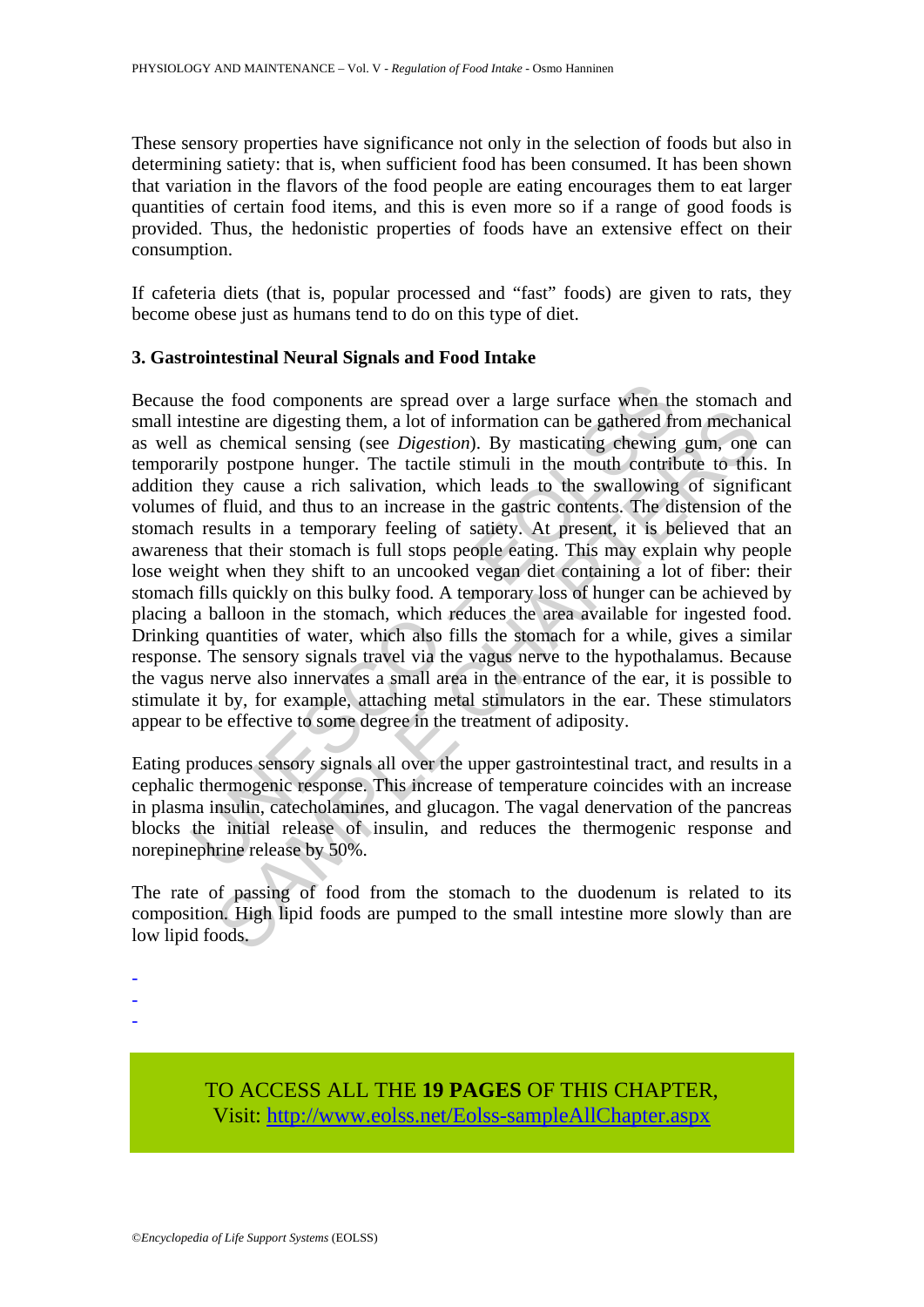#### **Bibliography**

Anderson G.H. (1996). Hunger, appetite, and food intake. *Present Knowledge in Nutrition* (eds. E.E. Ziegler and L.J. Filer), pp. 13–18. Washington, D.C.: International Life Sciences Institute. [The book appears every few years and has many chapters on nutrition.]

Bachman E.S., Dhillon H., Zhang C-Y., Cinti S., Bianco A.C., Kobilka B.K., and Lowell B.B. (2002). BetaAR signaling required for diet-induced thermogenesis and obesity resistance. *Science* **297**, 843–845. [This article, based on studies carried out in three different countries, appears to solve the long-discussed problem of the role of the sympathetic nervous system in the regulation of food intake and thermogenesis.]

Batterham R.L., Cowley M.A., Small C.J., Herzog H., Cohen M.A., Dakin C.L., Wren A.M, Brynes A.E., Low M.J., Ghatei M.A., Cone R.D, and Bloom S.R. (2002). Gut hormone PYY(3-36) physiologically inhibits food intake. *Nature* **418**(6898), 650–654.

Brillat Savarin A. (1825). *Physiologie du Gout*. [Several editions in many languages. A description of the understanding of food intake regulation and appetite. It is well written and nice to read.]

Fulton S., Woodside B., and Shizgal P. (2000). Modulation of brain reward circuitry by leptin. *Science* **287**, 125–128. [Description of the regulation of food intake by leptin, a peptide hormone released by the adipose tissue, and how it works in the brain.]

Herodotus (revised 1972). *The Histories* (trans. A. Selincourt, rev. J. Marincola), 622 pp. Harmondsworth, UK: Penguin Books. [Interesting summary of the anthropology and beliefs of the ancient Mediterranean peoples, with several notes on foods eaten and not eaten as well as on hygiene.]

LeBlanc J. (2000). Nutritional implications of cephalic phase thermogenic responses. *Appetite* **34**(2), 214–216.

Rohner-Jeanrenaud F. (1999). Neuroendocrine regulation of nutrient partitioning. *Annals of the New York Academy of Sciences* **18**(892), 261–271.

Ukkola O. and Poykko S. (2002). Ghrelin, growth and obesity. *Annals of Medicine* **34**(2), 102–108.

Williams G, Harrold J.A., and Cutler D.J. (2000). The hypothalamus and the regulation of energy homeostasis: lifting the lid on a black box. *Proceedings of the Nutrition Society* **59**(3), 385–396.

#### **Biographical Sketch**

ood intake. *Nature* **418**(6898), 650–654.<br>
warin A. (1825). *Physiologie du Gout*. [Several editions in many languages. A<br>
warin A. (1825). *Physiologie du Gout*. [Several editions in many languages. A<br>
woodside B., and In A. (1825). Physiologie du Gout. [Several editions in many languages. A description conditions of go of food intake regulation and appetite. It is well written and rice to read.]<br>
conditions and Shizgal P. (2000). Modula **Dr Osmo Otto Päiviö Hänninen**, DMS, Ph.D., Professor of Physiology, Chairman of the Department, University of Kuopio, Finland. was born in 1939 in Lahti, Finland. He studied at the University of Helsinki and the University of Turku, Finland, where he received his Master of Sciences (Biochemistry) in 1962, Licentiate of Medicine (MD) in 1964, Doctor of Medical Sciences (DMS) in 1966, and passed his dissertation in biochemistry for his Ph.D. in 1968. He has also studied genetics. He has been a specialist in sports medicine since 1986. He served as the research assistant of Professor K. Hartiala, 1962–1964; Assistant of Physiology, 1964–1965; Laborator of Physiology, 1966–1967; Docent of Physiology from 1967, and Associate Professor of Biochemistry, 1969–1971, at the University of Turku; Acting Professor in the Planning Office, 1971–1972; and from 1972, Professor of Physiology and Chairman of the Department of Physiology, University of Kuopio; Vice-President of the University of Kuopio, 1972–1979; and President, University of Kuopio, 1981–1984. Furthermore, he served as Visiting Professor of Physiology at Shanghai Medical University, China, 1991–1992, and at Sun Yat Sen Medical University, Guangzhou, China, 1998–1999; as Foreign Member of the Russian Academy of Natural Sciences, from 1994; and as Secretary General, International Council for Laboratory Animal Science, 1988–1995. He was the President of Societas Physiologica Finlandiae, 1990–1999, and has been President of the International Society for Pathophysiology and a Member of the Executive Committee since 1994, and the Treasurer of the International Union of Biological Sciences since 1997.

His special interests in research are biotransformation and adaptation to chemical loading, biomonitoring of toxicants, comparative biochemical toxicology, muscle metabolism and function, and ergonomics. He has contributed 266 papers in refereed journals and 72 in proceedings, and has written 55 reviews and 30